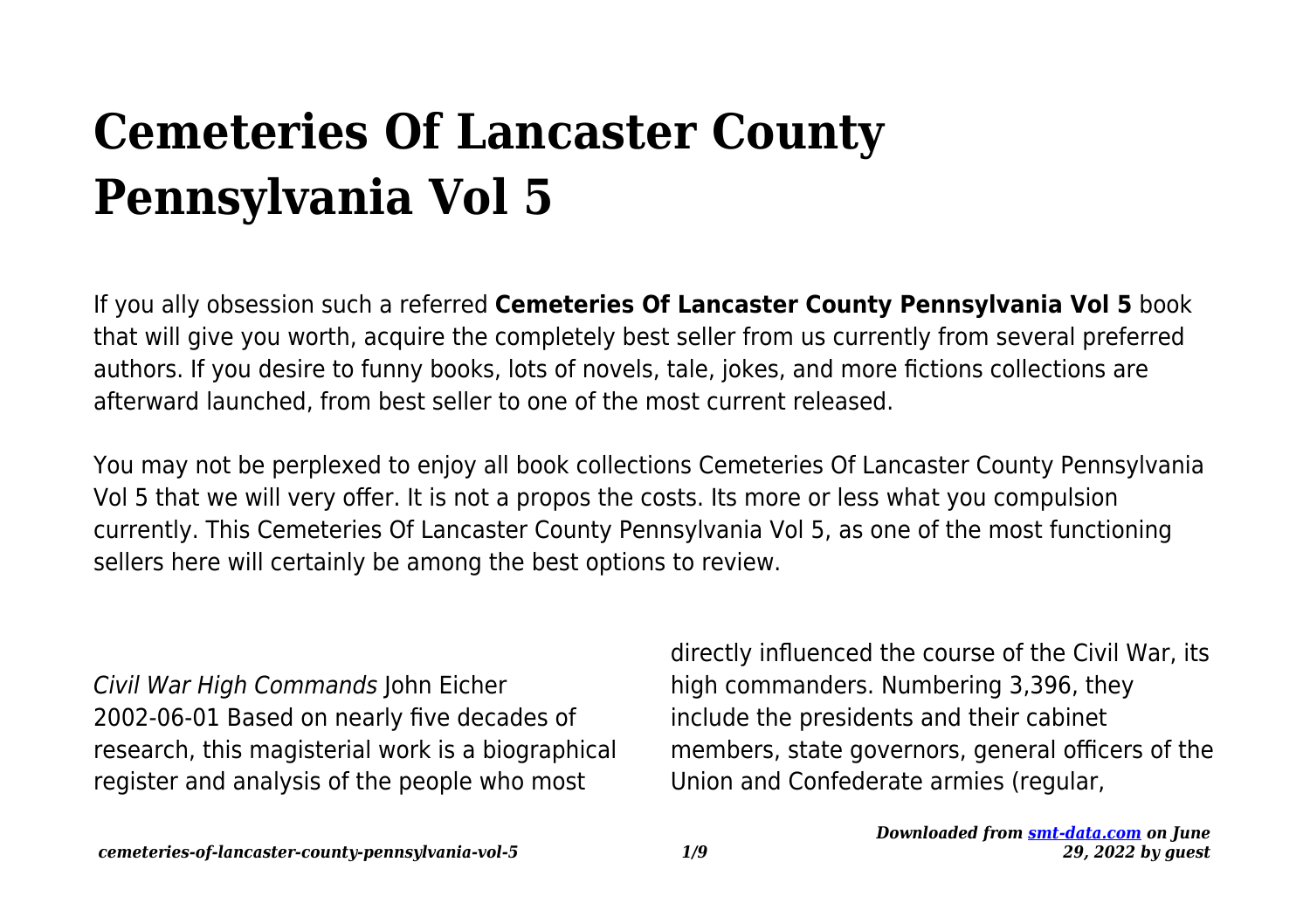provisional, volunteers, and militia), and admirals and commodores of the two navies. Civil War High Commands will become a cornerstone reference work on these personalities and the meaning of their commands, and on the Civil War itself. Errors of fact and interpretation concerning the high commanders are legion in the Civil War literature, in reference works as well as in narrative accounts. The present work brings together for the first time in one volume the most reliable facts available, drawn from more than 1,000 sources and including the most recent research. The biographical entries include complete names, birthplaces, important relatives, education, vocations, publications, military grades, wartime assignments, wounds, captures, exchanges, paroles, honors, and place of death and interment. In addition to its main component, the biographies, the volume also includes a number of essays, tables, and synopses designed to clarify previously obscure matters such as the definition of grades and

ranks; the difference between commissions in regular, provisional, volunteer, and militia services; the chronology of military laws and executive decisions before, during, and after the war; and the geographical breakdown of command structures. The book is illustrated with 84 new diagrams of all the insignias used throughout the war and with 129 portraits of the most important high commanders.

#### **Publication** 1976

Cumulative List of Organizations Described in Section 170 (c) of the Internal Revenue Code of 1954 United States. Internal Revenue Service 2004

The Swope Family Book of Remembrance Emily Swope Morse 1972 Cemetery Records of Lancaster County, Pennsylvania: Townships of Strasburg, Upper Leacock, Warwick, West Cocalico, and West Donegal Shirley A. Harmon 2003-01-01 Volume 5 includes the following cemeteries by townships:

Strasburg: Barr Graveyard on Stony Lane at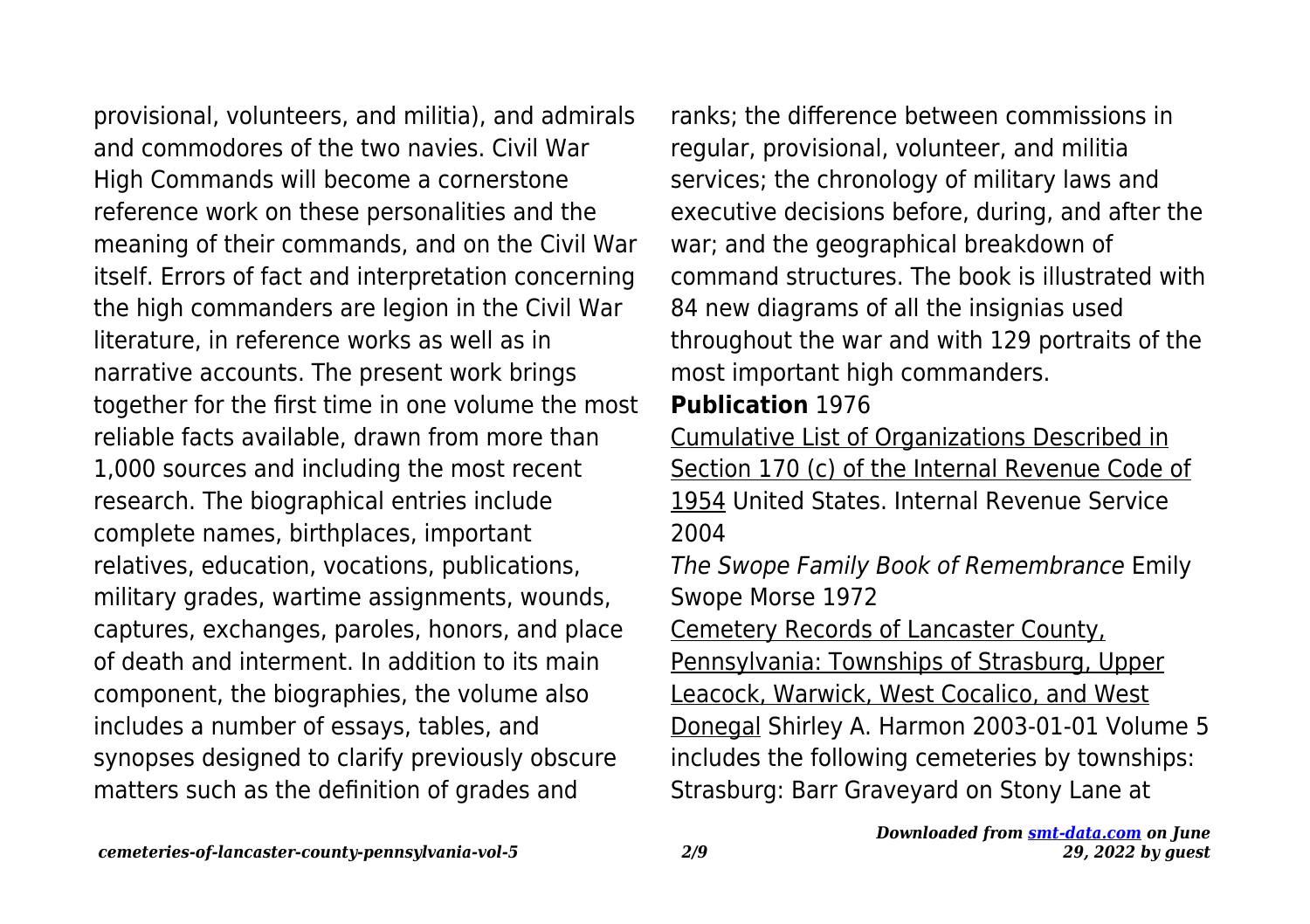Hessdale, Bossler's Cemetery in Refton , Brackbill and Neff Graveyard, Eckman German Reformed Graveyard, Hauri or Howry Graveyard, LeFevre Graveyard, Martin Graveyard, New Providence Reformed Cemetery-Church of God, Old Dutch Burying Ground, Shertz Graveyard, Groff Herr Farm Cemetery, Strasburg Cemetery, Strasburg Lutheran Cemetery, Strasburg Mennonite Cemetery, Old Zion Reformed Church Graveyard, Unidentified Cemetery #1, Unidentified Cemetery #2, Presbyterian Church Cemetery, Old Methodist Church Cemetery, Strasburg Methodist Cemetery. Upper Leacock: Bareville Union Cemetery, Geist-Monterey Cemetery or Bossler Cemetery, Eby, Garber, Bard's Crossing, Baresville (Samuel Groff) Cemetery or Hershey-Groff Cemetery, Heller's Salem Reformed Churchyard, Johns, Leacock Lutheran, Resh Cemetery-Molasses Hill, Leacock Presbyterian Cemetery, Peter Landis, Stumptown Mennonite, Sheibly, Kurtz Graveyard. Warwick: Elam Becker Farm Cemetery, Bender, Bomberger, BorkholderBurkholder, Erb (Lititz), Erb (Oregon), Geyer, Old Hess, Joseph Hess, Hess Mennonite, Hostetter, Huber's, Salem Lutheran or Kissel Hill Lutheran, Lititz, Moravian Graveyard, Longenecker Brethren, Macpelah, Middle Creek Church of the Brethren, Millport Cemetery, Pine Hill Farm, Rothsville Evangelical, Rothsville Lutheran, Rothsville United Zion, Warren Snyder's or Rudy Cemetery, Norman Bomberger's or Sahm, Ira Wenger's or Weidler Cemetery. West Cocalico: Bucher, West Steven S.H. Private Cemetery, Mellinger, Oberlin & Sherb Graveyard, Sherk Cemetery, Steinmetz Meetinghouse Cemetery. West Donegal: Bossler Mennonite, Conoy Brethren in Christ, Pleasant Hill or Harry Heisey, Hilsher, Jacob Horst Farm Cemetery, Judy Cemetery, Landis, Mount Tunnel Cemetery, Ober, Riehm Graveyard, Rutt Graveyard, Sweigart Graveyard or Farvers Free Cemetery. A must for Lancaster County researchers! Surname index to all names.

#### **Allen Wilson Walker: 1926-2011** Jim Walker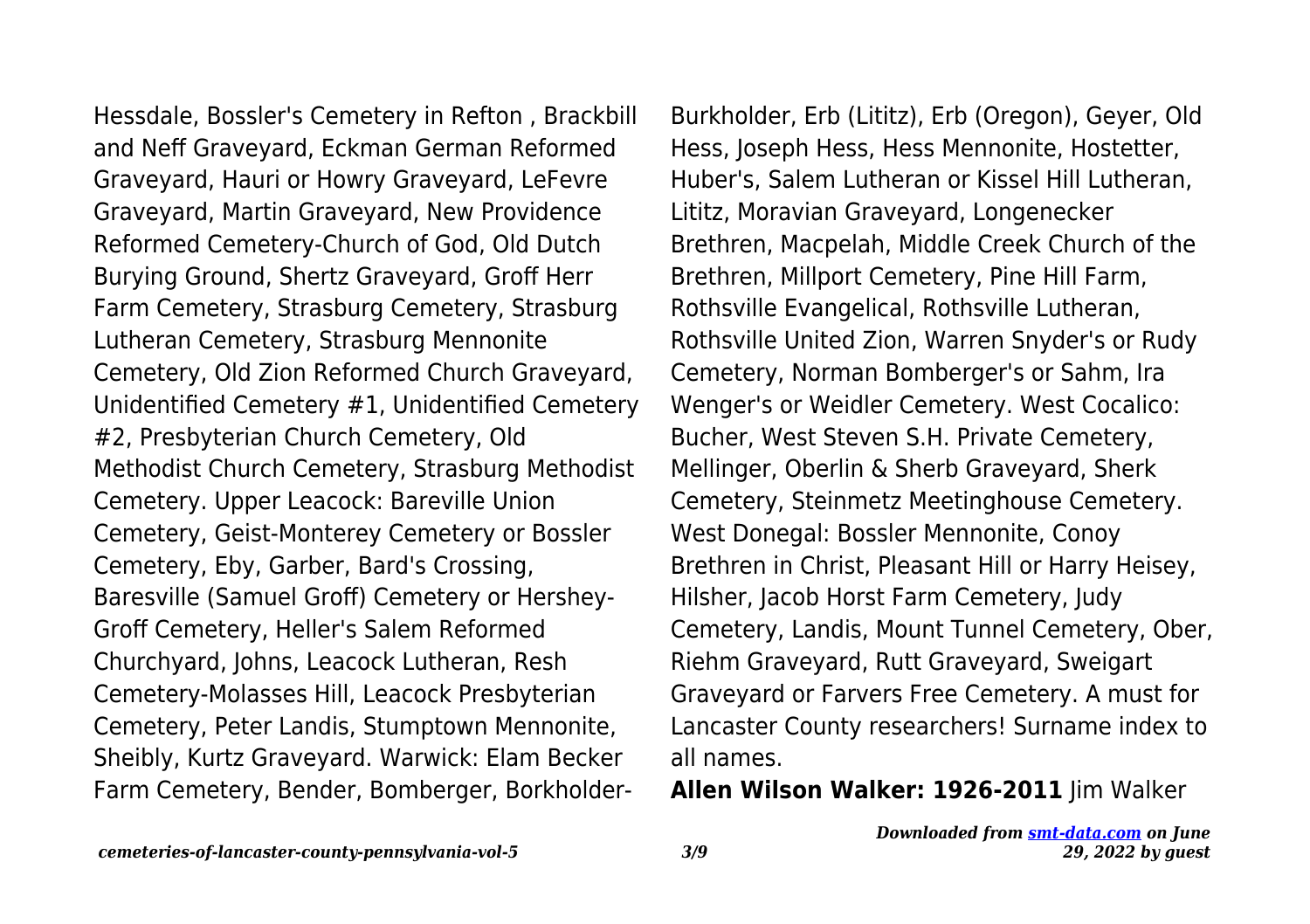2019-06-18 The Genealogical research of Allen Wilson Walker and his Ancestors, going back 35 generations.

John Rudy and Mary Gahman 1990 John Rudy was born in 1827 in Pennsylvania and married Mary Gahman in 1847 in Ohio. They had eleven children and later moved to Iowa. Information on their ancestry and their descendants are included in this material. Descendants now live in Iowa, Arizona, Colorado, Kansas, and elsewhere. Biographical Annals of Franklin County, Pennsylvania, VOLUME 1

United States Congressional Serial Set 1916 Ancestry magazine 2003-09 Ancestry magazine focuses on genealogy for today's family historian, with tips for using Ancestry.com, advice from family history experts, and success stories from genealogists across the globe. Regular features include "Found!" by Megan Smolenyak, readersubmitted heritage recipes, Howard Wolinsky's tech-driven "NextGen," feature articles, a timeline, how-to tips for Family Tree Maker, and

insider insight to new tools and records at Ancestry.com. Ancestry magazine is published 6 times yearly by Ancestry Inc., parent company of Ancestry.com.

Cumulative List of Organizations Described in Section 170 (c) of the Internal Revenue Code of 1986 1987

Genealogical and Personal History of Fayette County, Pennsylvania, VOLUME 1 ONLY

**The Henckel Genealogy, 1500-1960** William Sumner Junkin 1964

Descendents of Jacob and Susanna Kissinger Alda Jean Fredine 1990 A genealogy of the descendants of Jacob Kissinger born about 1690 and his wife Susanna. He came form the Protocols of Electoral Palatinate District of Heidelberg to America in 1726/27. Many of his descendants settled in Gratz Valley, Berks County, Lebanon County, and Lancaster County, Pennsylvania.

Historical Papers and Addresses of the Lancaster County Historical Society Lancaster County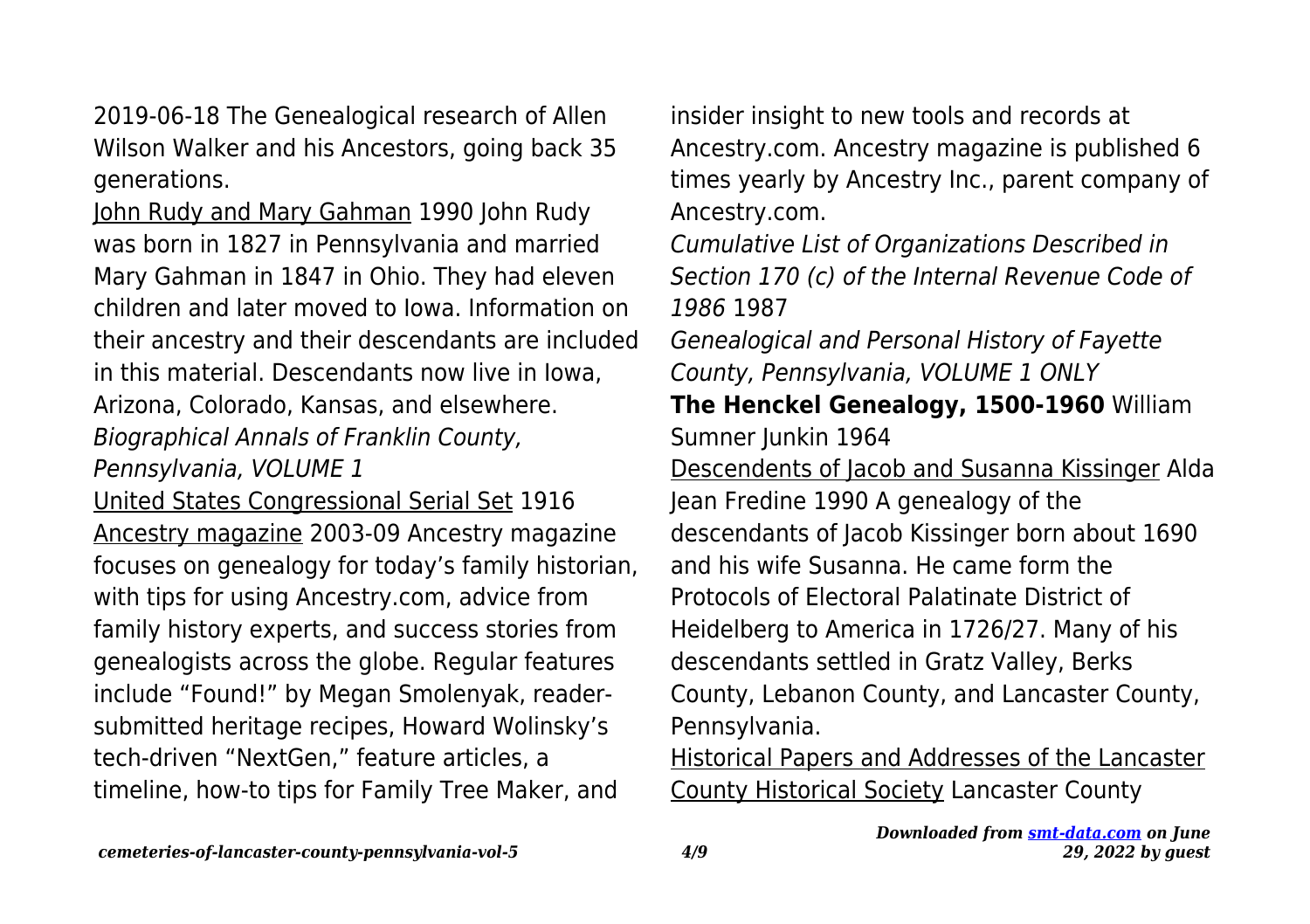Historical Society (Pa.) 1944 Includes minutes of the Society's meetings.

**Organs for America** William H. Armstrong 2016-11-11

**Bulletin** Pennsylvania Historical Commission 1932

The Rambo Family Tree: Descendents of his last four children and Rambos of unknown ancestry: including branches of Denny, Hendrickson,

Mattson, Springer, and Tranberg families Ronald S. Beatty 2009-05-01 Join Ali in her adventure on Bald Head Island. A place where there are no cars only golf carts, many loggerhead turtles and their nests, and miles and miles of sandy beaches.

Revolutionary Patriots in Erie County, PA. Sons of the American Revolution. Pennsylvania Society. Erie Chapter 1995

The Boyd family : including the allied families of Bell, Bracken, Culler, Cunningham, Finley, Gaut, Hoover, Hough, Markley, McGrew, Parrish, Perry, Pinkerton, Scholl, Speer, Warfel, Welday, Williams : with special reference to Mercelia Louise B 1935-01-01

Robert Harris Sr (1702-1788) Descendants, Vol 1 Grier Harris 2019-08-21 This is Volume 1 of a 2 part genealogy of the Harris family, tracing the lineage of Robert Harris Sr. (1702-1788). This work is part of The Families of Old Harrisburg Series, compiled and published by The Harris Depot Project.

**Traxel, Trexel, Trexler, Trissler, Trostle,**

**Troxel** Laura Hawley 2000 A one-name study of families with the surname Traxel and its variants including those begiing with the letter "D", Dressler, Drexel, Drexler, etc. in the United States.

John Long of Lancaster County, Pennsylvania and Some of His Descendants George Ernest Long 1974 John Long (Johannes Lang) was born 10 June 1693 at Zennern, Hesse, Ger- many, married Anna Schnebele, emigrated to the U.S. in 1722, and died 5 Feb. 1767 in Manheim Township, Lancaster Co. Pennsylvania.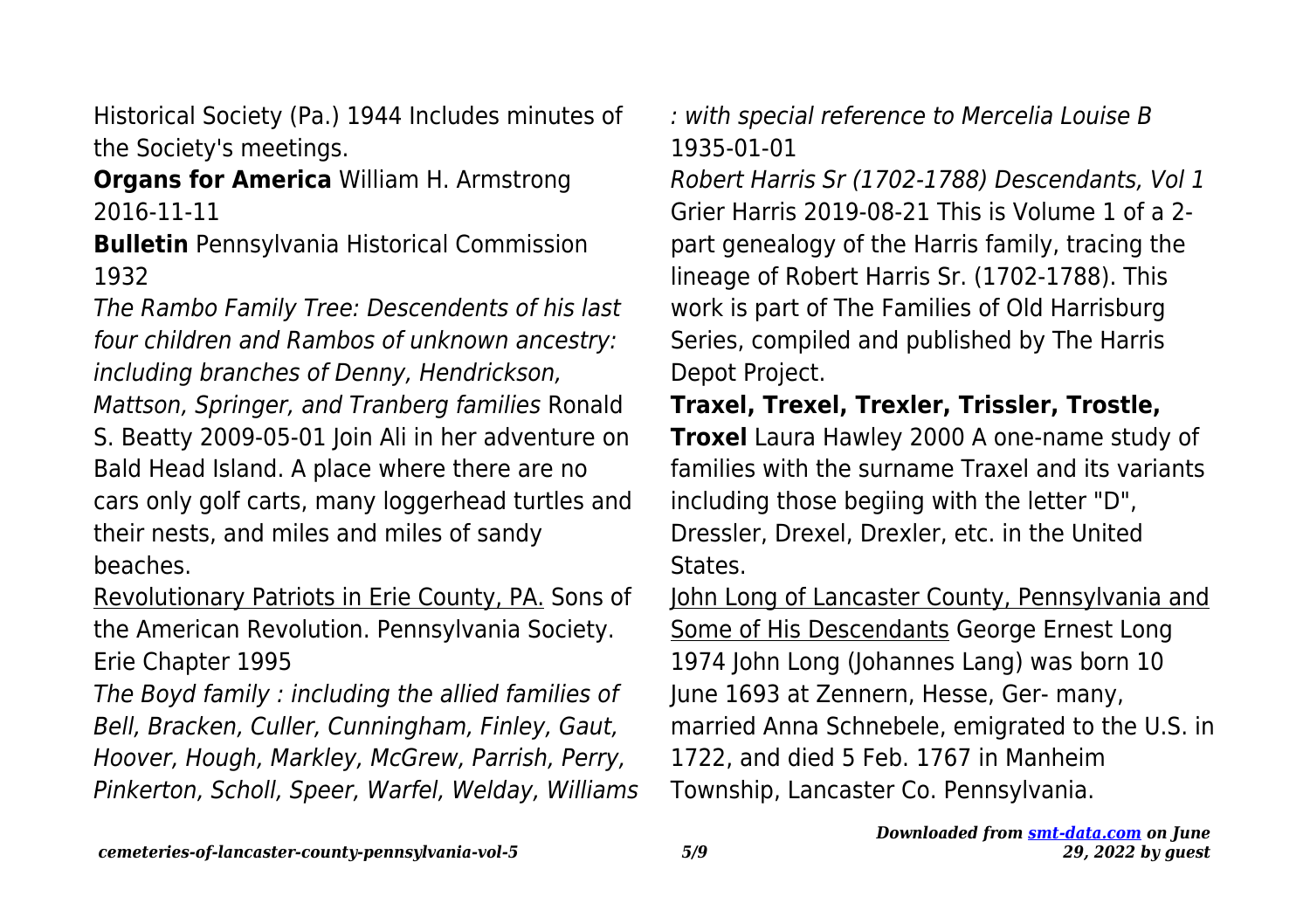Genealogical Guide Daughters of the American Revo 2009-06-01 In 1951, the DAR Magazine published Genealogical Guide: Master Index of Genealogy in the Daughters of the American Revolution Magazine, Volumes 1-84 (1892-1950). More than forty members of the Elizabeth Benton Chapter of Kansas City, Missouri worked for months on this guide. Nearly 39,000 references evolved into an index encompassing fifty-nine years of the DAR Magazine. Five years later, the same workers produced a supplementary volume extending the coverage of the Genealogical Guide to 1955. The Genealogical Guide and the Supplement are reproduced in their entirety in this new publication, giving the researcher access to all genealogical items that appeared in the first 89 volumes of the DAR Magazine. Mennonite Family History July 2017 Lemar and Lois Ann Mast 2017-07-01 Mennonite Family History is published quarterly by Mennonite Family History, 219 Mill Road, Morgantown, PA 19543-9516 (ISSN 0730-5214) Email:

mast@masthof.com Telephone: 610-286- 0258. MFH is dedicated to preserving our rich heritage by encouraging the study of Mennonite, Amish, and Brethren genealogy and family history. MFH invites articles, photographs, edited documents, and other annotated and unpublished primary materials on Mennonite, Amish, and Brethren genealogy and family history. Articles are indexed in the Genealogical Periodical Annual Index and the PER-iodical Source Index. Single copies are \$6.00 each; a one-year subscription (calendar year) is \$25.00 (U.S. funds); and a twoyear subscription is \$45.00.

**The Childers - Childears Family** Sally Ann Ivy 2006 Joseph Childers was born in about 1740. His son, James Childers, was born in about 1785, probably in Cumberland County, Pennsylvania. He married Mary Anderson in about 1806. They had eight children. Descendants and relatives lived mainly in Ohio, Illinois, Kansas, Missouri and Oklahoma.

The Wenger Book Samuel S. Wenger 1978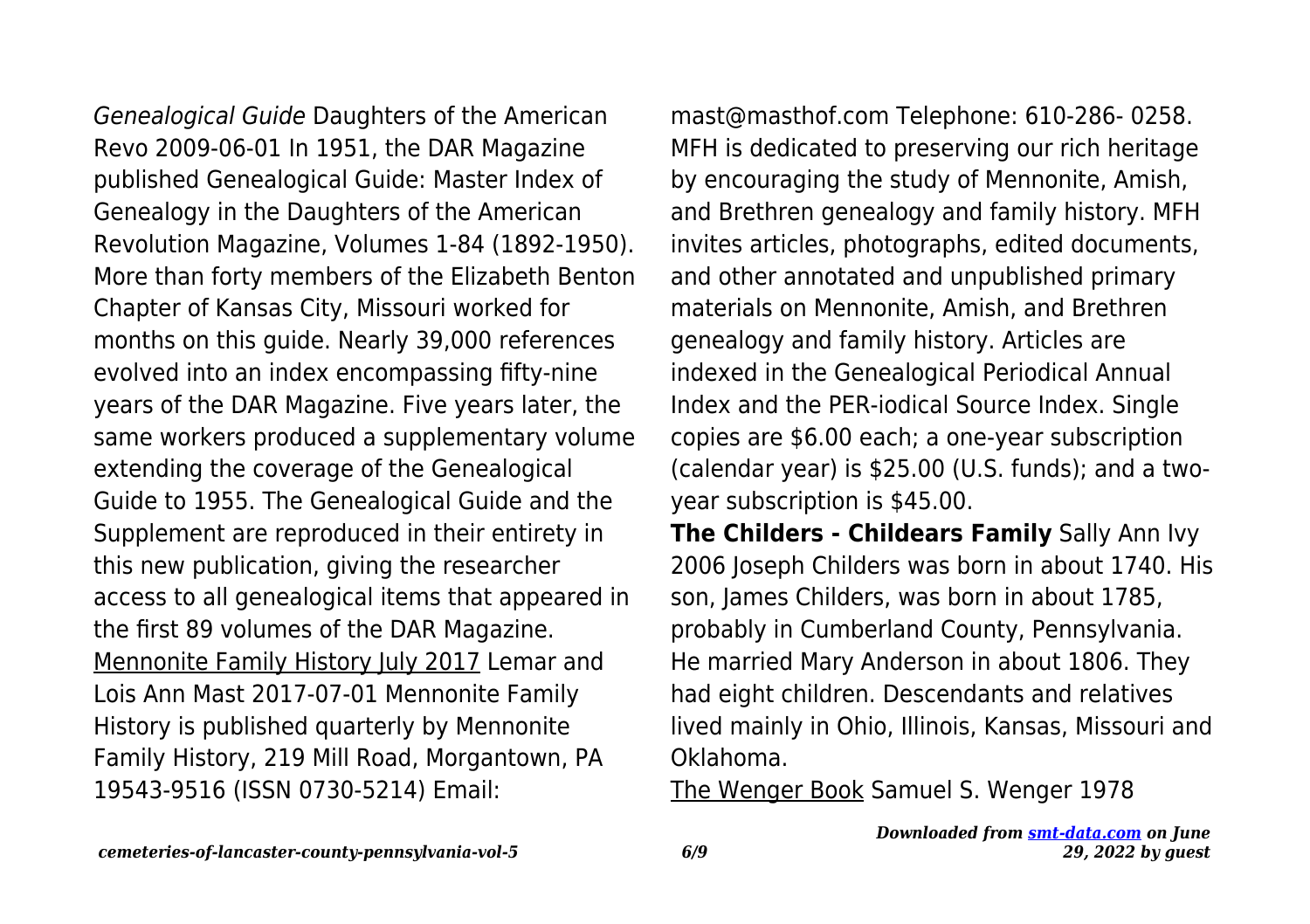Christian Wenger (1698-1772) was born in Bern, Switzerland. He fled to the Palatinate in 1705, immigrated to America in 1727 and settled in Lancaster, Pennsylvania where he married Eve Graybill/Krabill/ Kraybill. Descendants and relatives scattered throughout the United States and into Canada.

**Colonels in Blue** Roger D. Hunt 2007 Meticulously researched and complemented by nearly three hundred rare period photographs, a collection of biographical sketches profiles Civil War soldiers who attained the rank of colonel in the Union Army and commanded regiments from the states of Pennsylvania, New Jersey, Maryland, Delaware, and the District of Columbia.

### **Hull Family Association Journal** 2001

The Genealogical Helper 1998

Ancestry magazine 2003-07 Ancestry magazine focuses on genealogy for today's family historian, with tips for using Ancestry.com, advice from family history experts, and success stories from genealogists across the globe. Regular features

include "Found!" by Megan Smolenyak, readersubmitted heritage recipes, Howard Wolinsky's tech-driven "NextGen," feature articles, a timeline, how-to tips for Family Tree Maker, and insider insight to new tools and records at Ancestry.com. Ancestry magazine is published 6 times yearly by Ancestry Inc., parent company of Ancestry.com.

Genealogical and Personal History of Fayette County, Pennsylvania, VOLUME 2 ONLY United States Congressional serial set 1959 **Architecture and Artifacts of the Pennsylvania Germans: Constructing Identity in Early America**

## **Periodical Source Index** 1992

Ancestry magazine 2003-05 Ancestry magazine focuses on genealogy for today's family historian, with tips for using Ancestry.com, advice from family history experts, and success stories from genealogists across the globe. Regular features include "Found!" by Megan Smolenyak, readersubmitted heritage recipes, Howard Wolinsky's